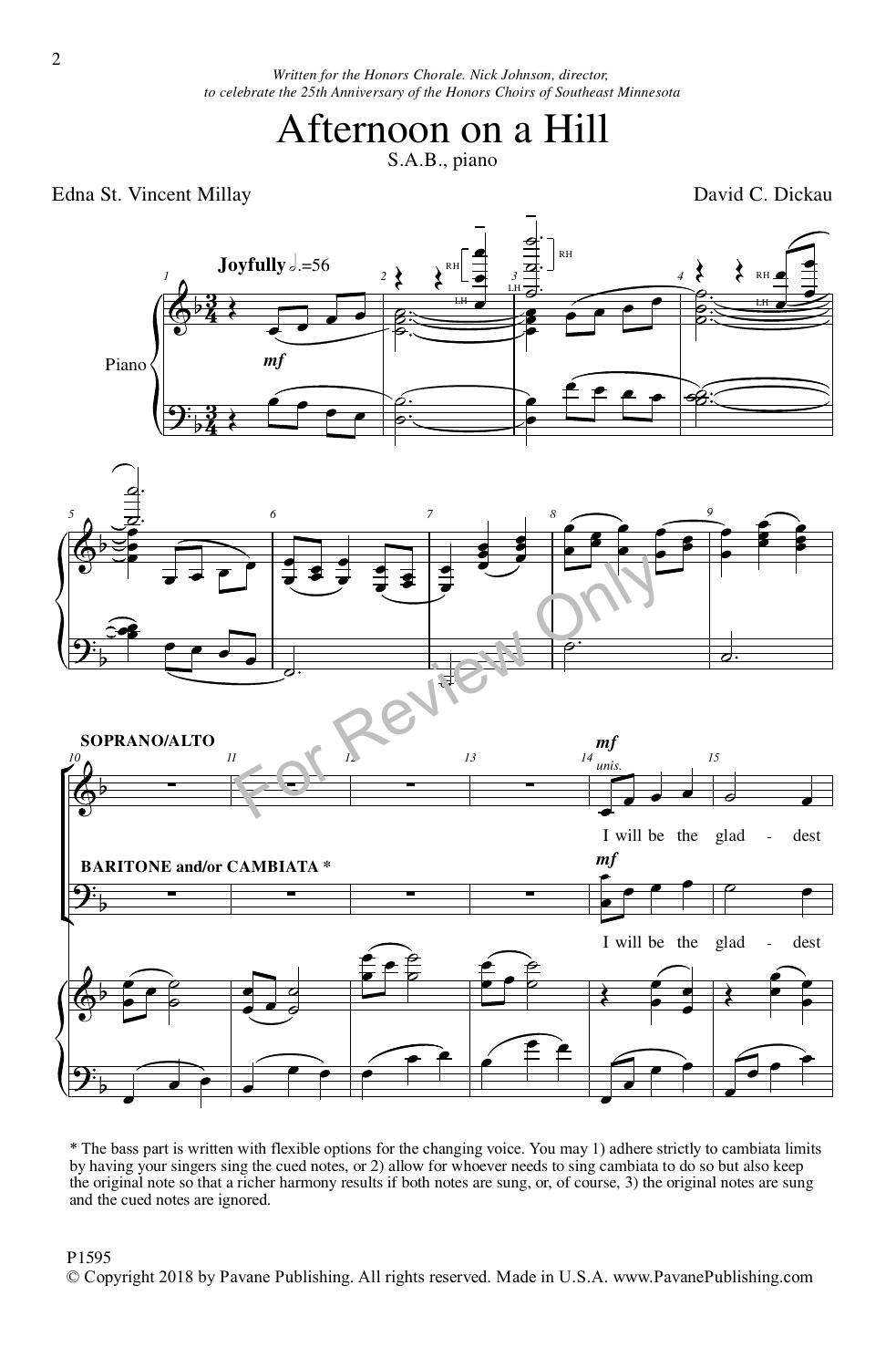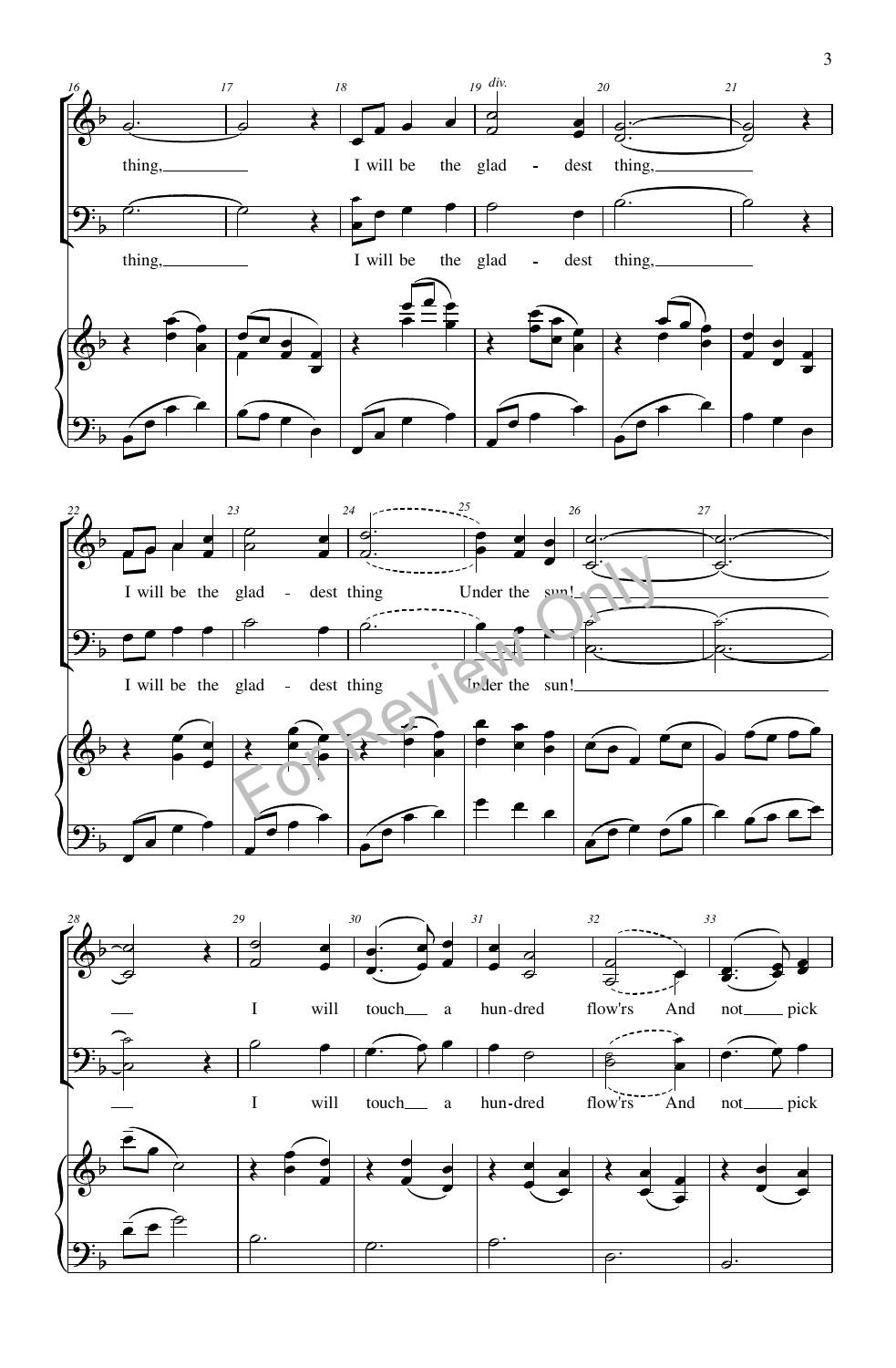



look at cliffs and clouds With qui - et eyes,  $\boldsymbol{p}$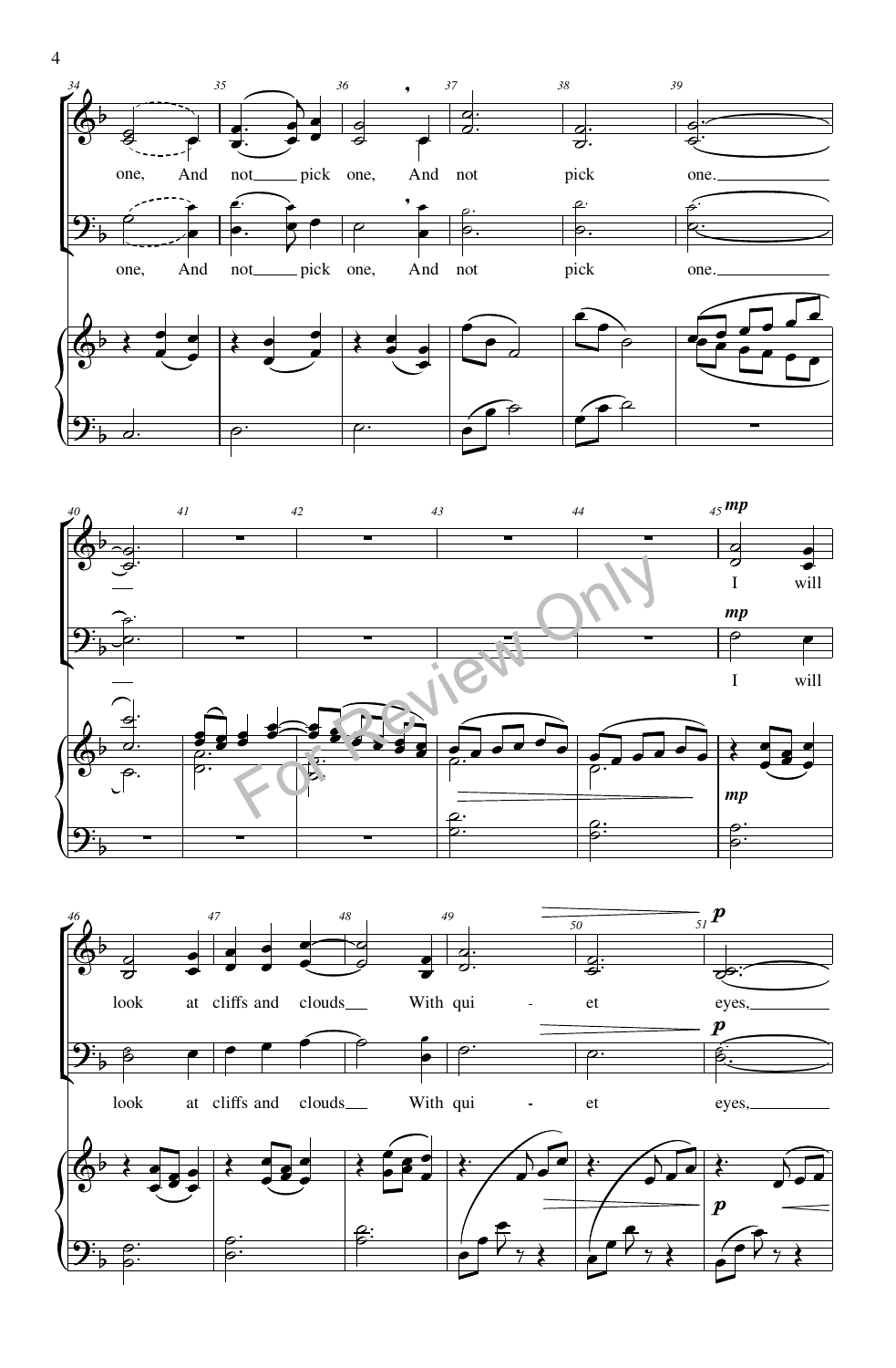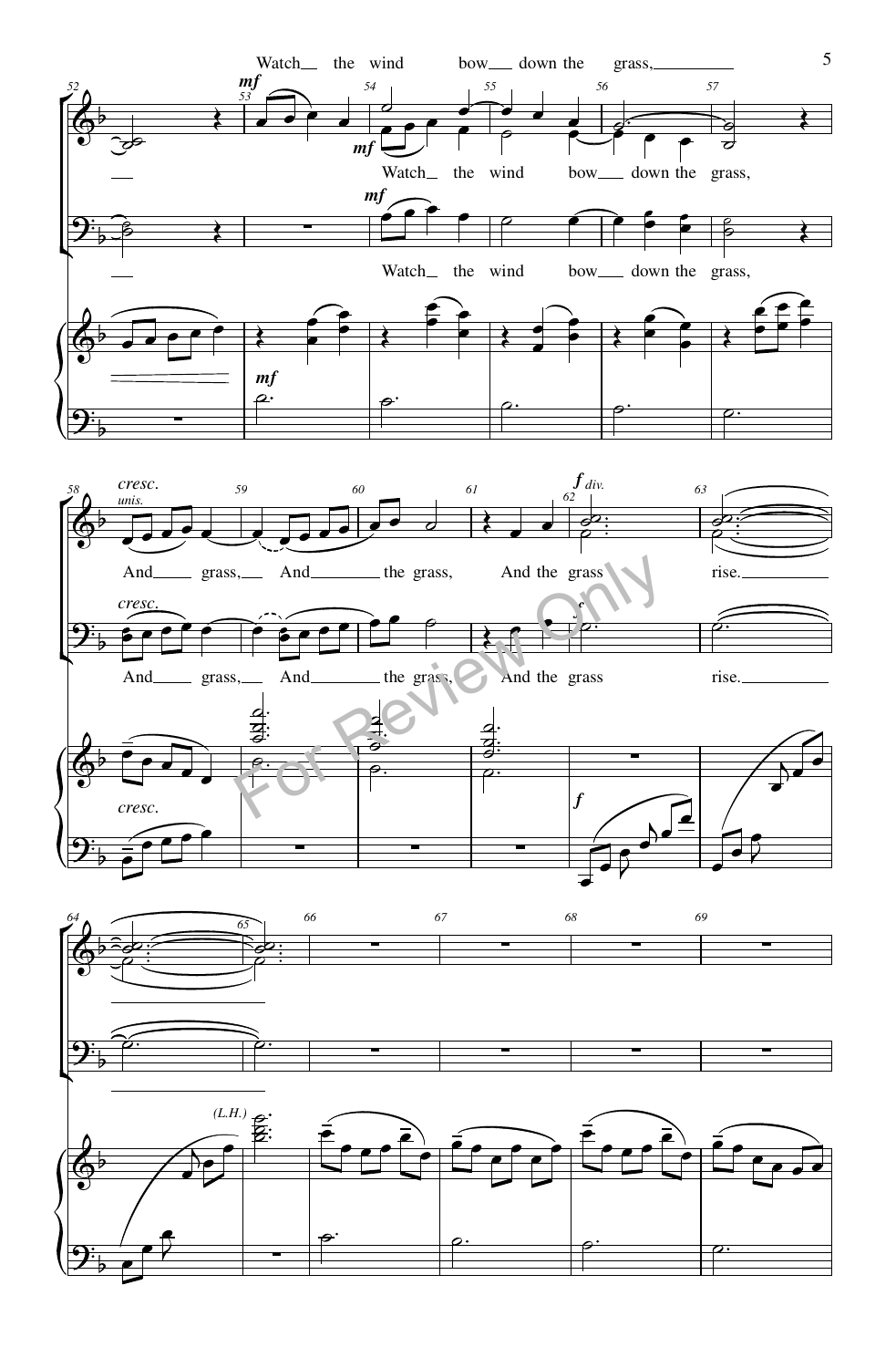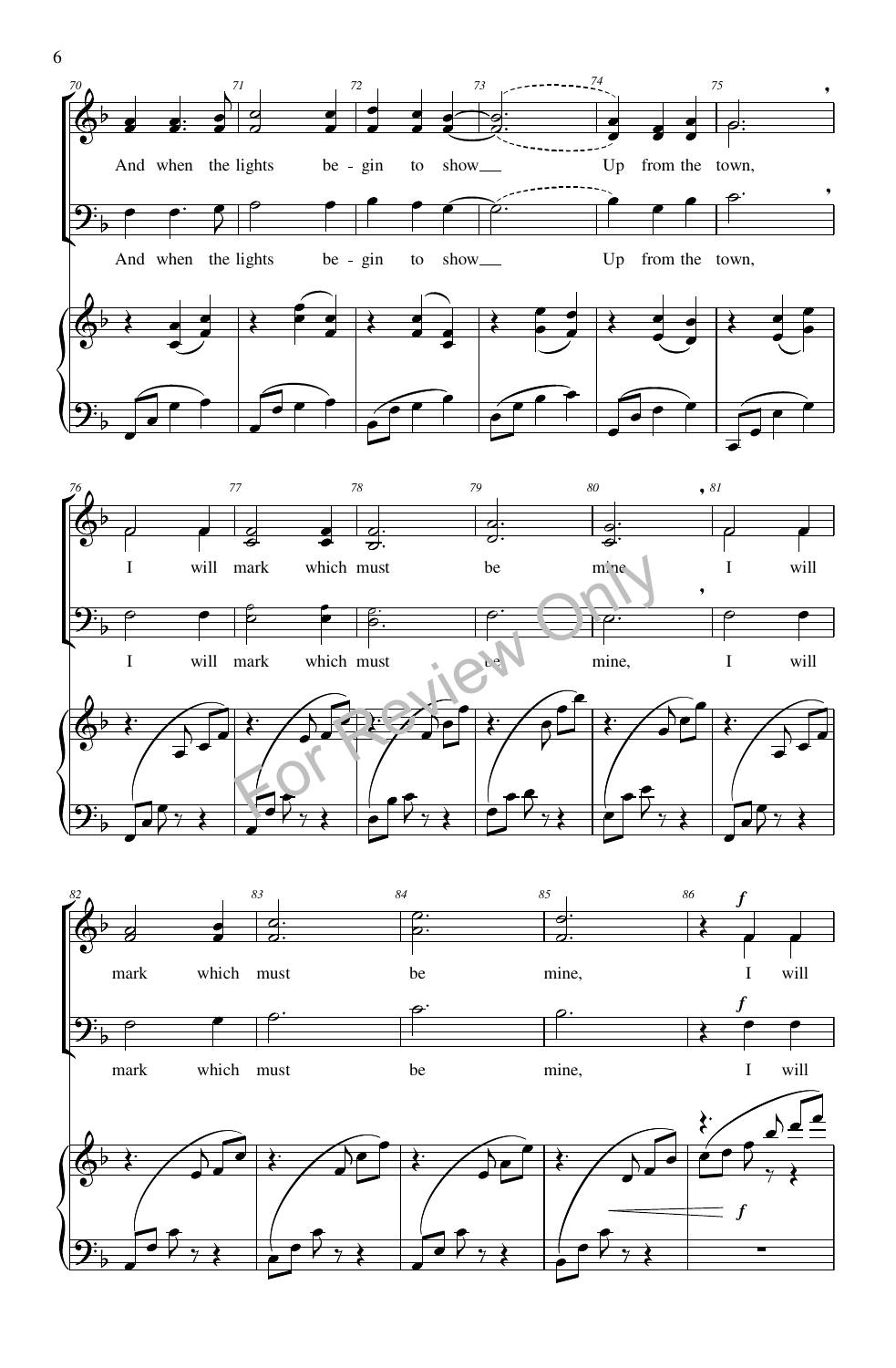



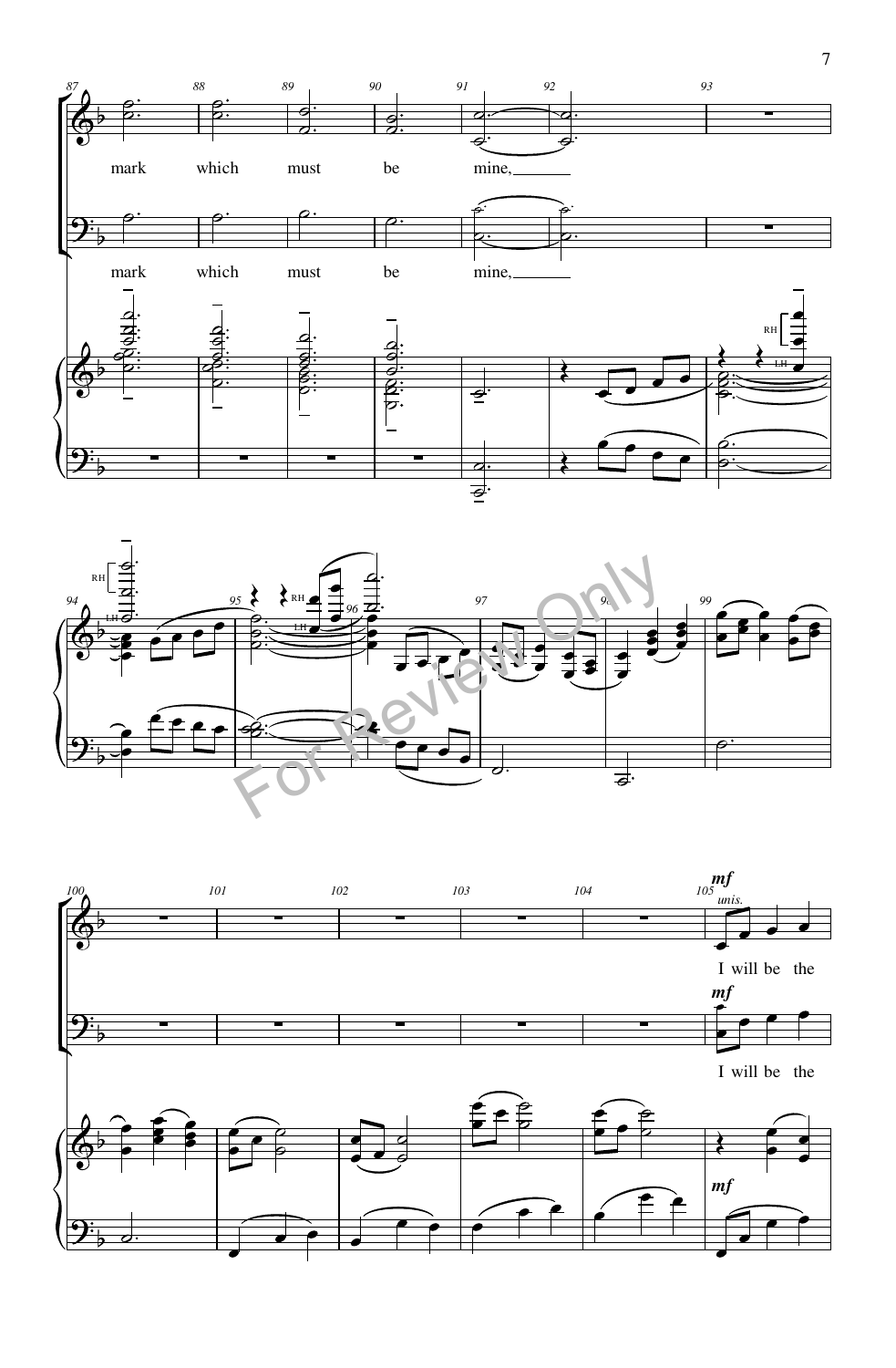

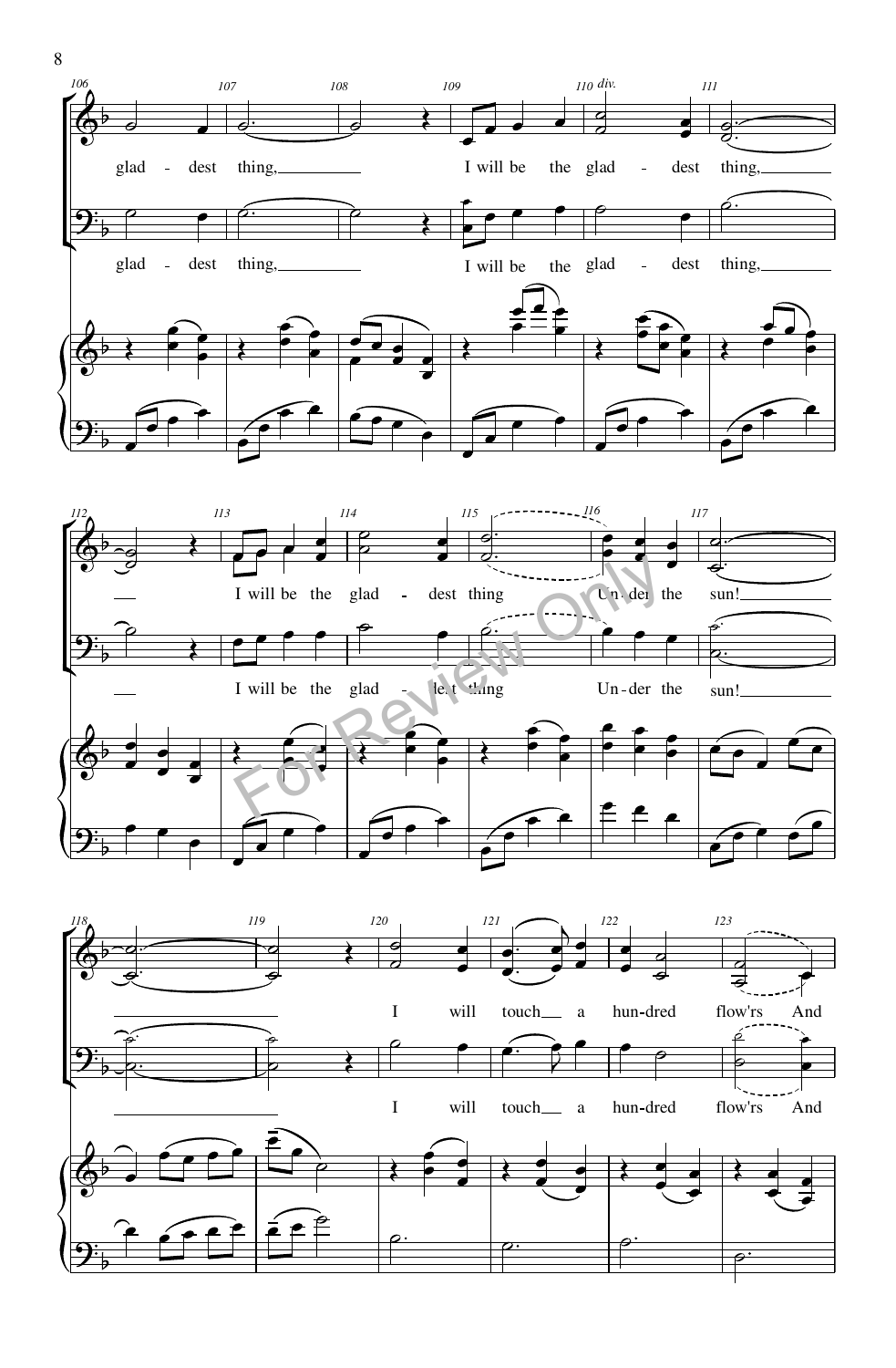



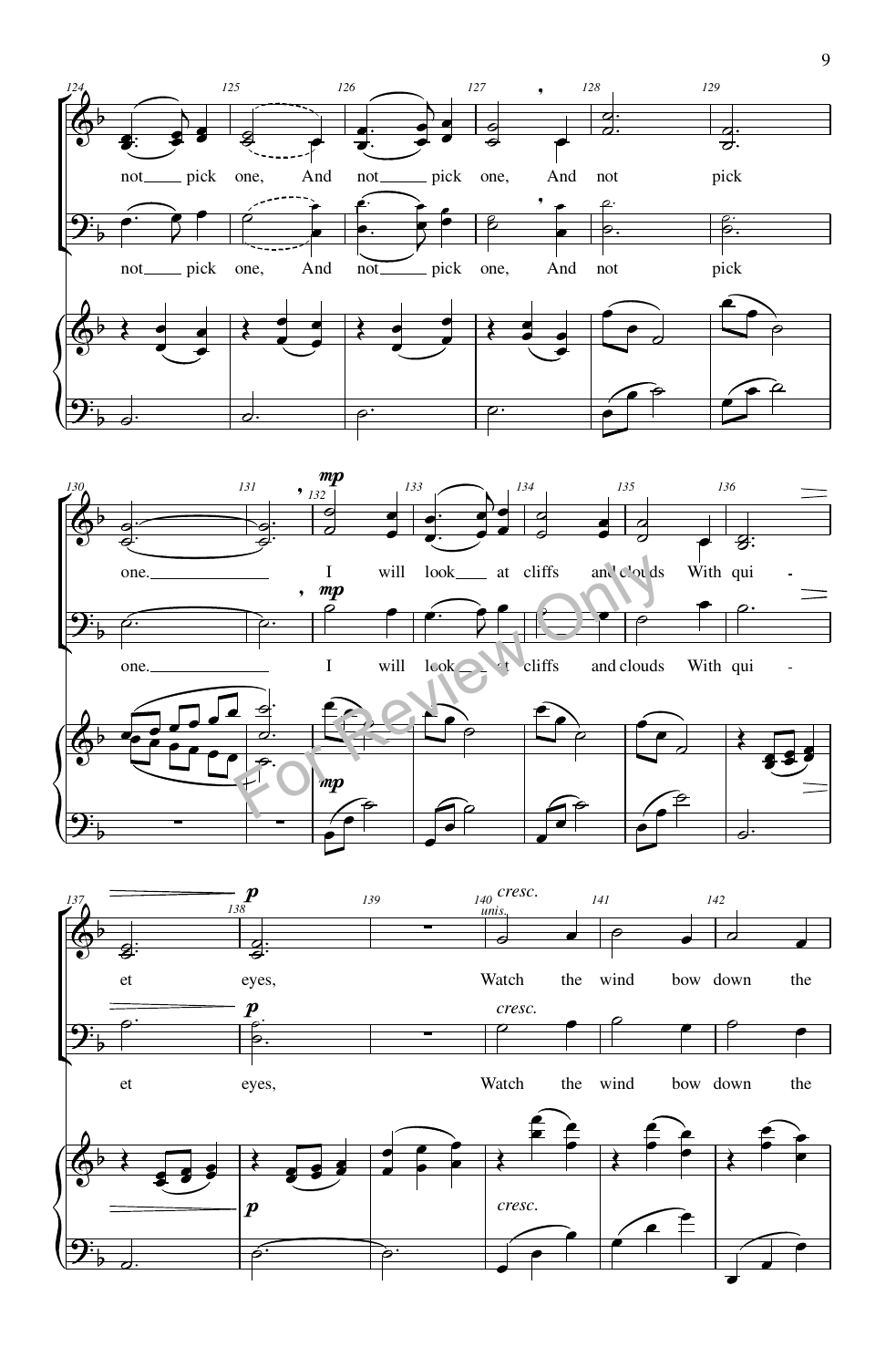



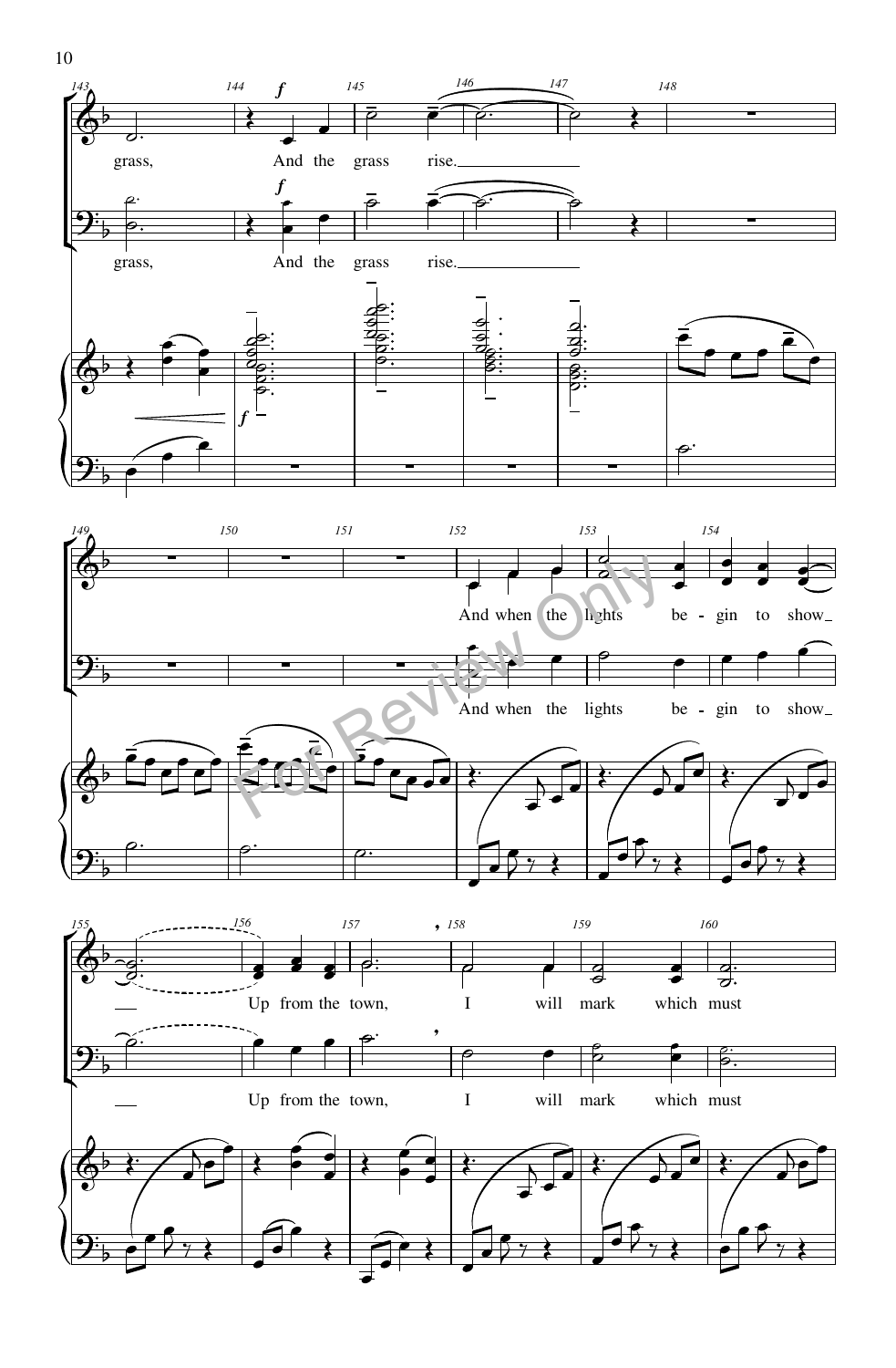